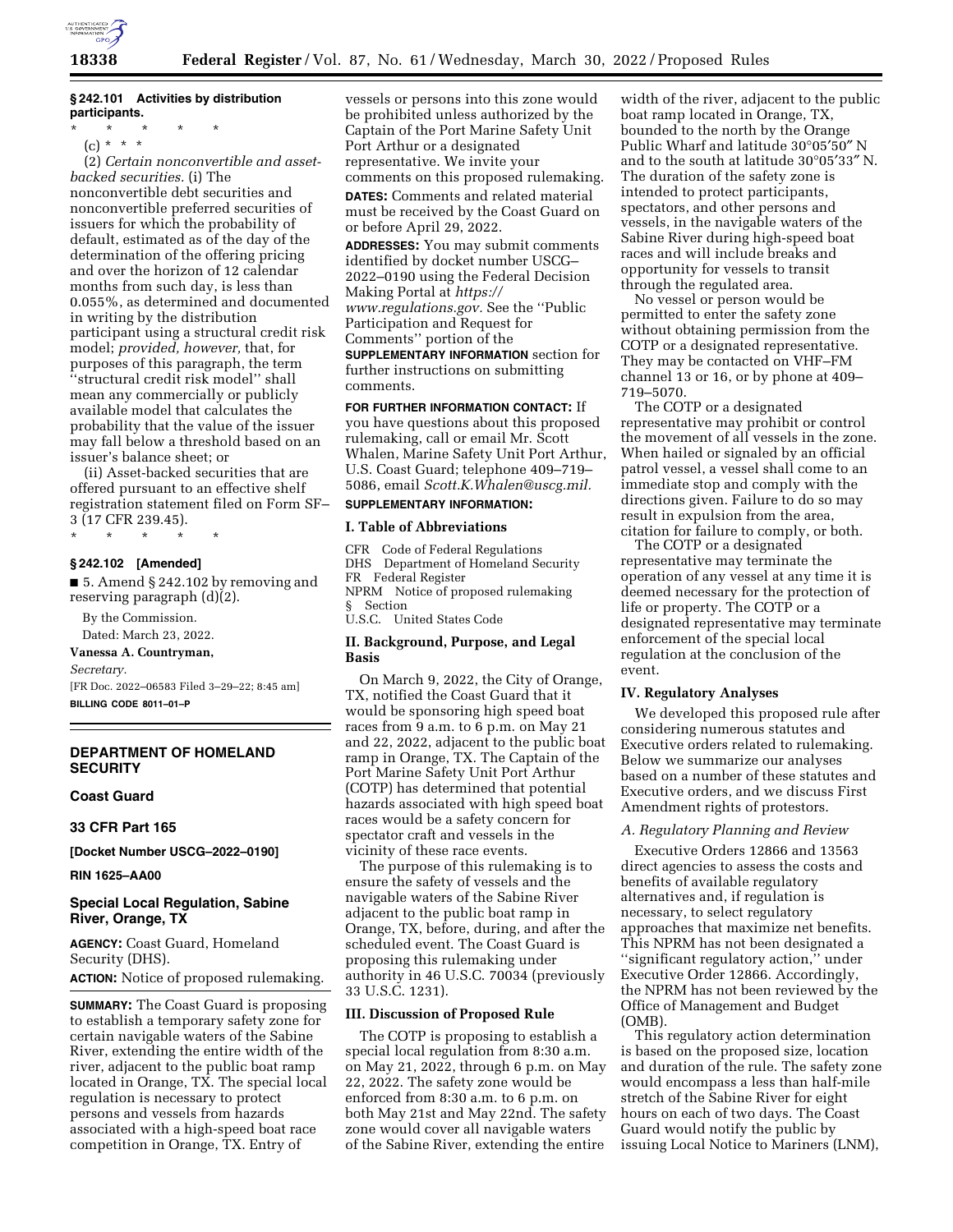and/or Marine Safety Information Bulletin (MSIB) and Broadcast Notice to Mariners via VHF–FM radio and the rule will allow vessels to seek permission to enter the zone during scheduled breaks.

#### *B. Impact on Small Entities*

The Regulatory Flexibility Act of 1980, 5 U.S.C. 601–612, as amended, requires Federal agencies to consider the potential impact of regulations on small entities during rulemaking. The term ''small entities'' comprises small businesses, not-for-profit organizations that are independently owned and operated and are not dominant in their fields, and governmental jurisdictions with populations of less than 50,000. The Coast Guard certifies under 5 U.S.C. 605(b) that this proposed rule would not have a significant economic impact on a substantial number of small entities.

While some owners or operators of vessels intending to transit the temporary safety zone may be small entities, for the reasons stated in section IV.A above, this proposed rule would not have a significant economic impact on any vessel owner or operator.

If you think that your business, organization, or governmental jurisdiction qualifies as a small entity and that this proposed rule would have a significant economic impact on it, please submit a comment (see **ADDRESSES**) explaining why you think it qualifies and how and to what degree this rule would economically affect it.

Under section 213(a) of the Small Business Regulatory Enforcement Fairness Act of 1996 (Pub. L. 104–121), we want to assist small entities in understanding this proposed rule. If the proposed rule would affect your small business, organization, or governmental jurisdiction and you have questions concerning its provisions or options for compliance, please call or email the person listed in the **FOR FURTHER INFORMATION CONTACT** section. The Coast Guard will not retaliate against small entities that question or complain about this proposed rule or any policy or action of the Coast Guard.

#### *C. Collection of Information*

This proposed rule would not call for a new collection of information under the Paperwork Reduction Act of 1995 (44 U.S.C. 3501–3520).

## *D. Federalism and Indian Tribal Governments*

A rule has implications for federalism under Executive Order 13132 (Federalism), if it has a substantial direct effect on the States, on the relationship between the National

Government and the States, or on the distribution of power and responsibilities among the various levels of government. We have analyzed this proposed rule under that order and have determined that it is consistent with the fundamental federalism principles and preemption requirements described in Executive Order 13132.

Also, this proposed rule does not have tribal implications under Executive Order 13175 (Consultation and Coordination with Indian Tribal Governments) because it would not have a substantial direct effect on one or more Indian tribes, on the relationship between the Federal Government and Indian tribes, or on the distribution of power and responsibilities between the Federal Government and Indian tribes. If you believe this proposed rule has implications for federalism or Indian tribes, please call or email the person listed in the **FOR FURTHER INFORMATION CONTACT** section.

#### *E. Unfunded Mandates Reform Act*

The Unfunded Mandates Reform Act of 1995 (2 U.S.C. 1531–1538) requires Federal agencies to assess the effects of their discretionary regulatory actions. In particular, the Act addresses actions that may result in the expenditure by a State, local, or tribal government, in the aggregate, or by the private sector of \$100,000,000 (adjusted for inflation) or more in any one year. Though this proposed rule would not result in such an expenditure, we do discuss the potential effects of this proposed rule elsewhere in this preamble.

#### *F. Environment*

We have analyzed this proposed rule under Department of Homeland Security Directive 023–01, Rev. 1, associated implementing instructions, and Environmental Planning COMDTINST 5090.1 (series), which guide the Coast Guard in complying with the National Environmental Policy Act of 1969 (42 U.S.C. 4321–4370f), and have made a preliminary determination that this action is one of a category of actions that do not individually or cumulatively have a significant effect on the human environment. This proposed rule involves a safety zone that would last 8.5 hours on each of two days and that would prohibit entry on less than a half-mile stretch of the Sabine River in Orange, TX. Normally such actions are categorically excluded from further review under paragraph L60 of Appendix A, Table 1 of DHS Instruction Manual 023–01–001–01, Rev. 1. A preliminary Record of Environmental Consideration supporting this determination is available in the docket.

For instructions on locating the docket, see the **ADDRESSES** section of this preamble. We seek any comments or information that may lead to the discovery of a significant environmental impact from this proposed rule.

#### *G. Protest Activities*

The Coast Guard respects the First Amendment rights of protesters. Protesters are asked to call or email the person listed in the **FOR FURTHER INFORMATION CONTACT** section to coordinate protest activities so that your message can be received without jeopardizing the safety or security of people, places, or vessels.

## **V. Public Participation and Request for Comments**

We view public participation as essential to effective rulemaking, and will consider all comments and material received during the comment period. Your comment can help shape the outcome of this rulemaking. If you submit a comment, please include the docket number for this rulemaking, indicate the specific section of this document to which each comment applies, and provide a reason for each suggestion or recommendation.

*Submitting comments.* We encourage you to submit comments through the Federal Decision Making Portal at *[https://www.regulations.gov.](https://www.regulations.gov)* To do so, go to *[https://www.regulations.gov,](https://www.regulations.gov)* type USCG–2022–0190 in the search box and click ''Search.'' Next, look for this document in the Search Results column, and click on it. Then click on the Comment option. If you cannot submit your material by using *[https://](https://www.regulations.gov) [www.regulations.gov,](https://www.regulations.gov)* call or email the person in the **FOR FURTHER INFORMATION CONTACT** section of this proposed rule for alternate instructions.

*Viewing material in docket.* To view documents mentioned in this proposed rule as being available in the docket, find the docket as described in the previous paragraph, and then select ''Supporting & Related Material'' in the Document Type column. Public comments will also be placed in our online docket and can be viewed by following instructions on the *[https://](https://www.regulations.gov) [www.regulations.gov](https://www.regulations.gov)* Frequently Asked Questions web page. We review all comments received, but we will only post comments that address the topic of the proposed rule. We may choose not to post off-topic, inappropriate, or duplicate comments that we receive.

*Personal information.* We accept anonymous comments. Comments we post to *<https://www.regulations.gov>*will include any personal information you have provided. For more about privacy